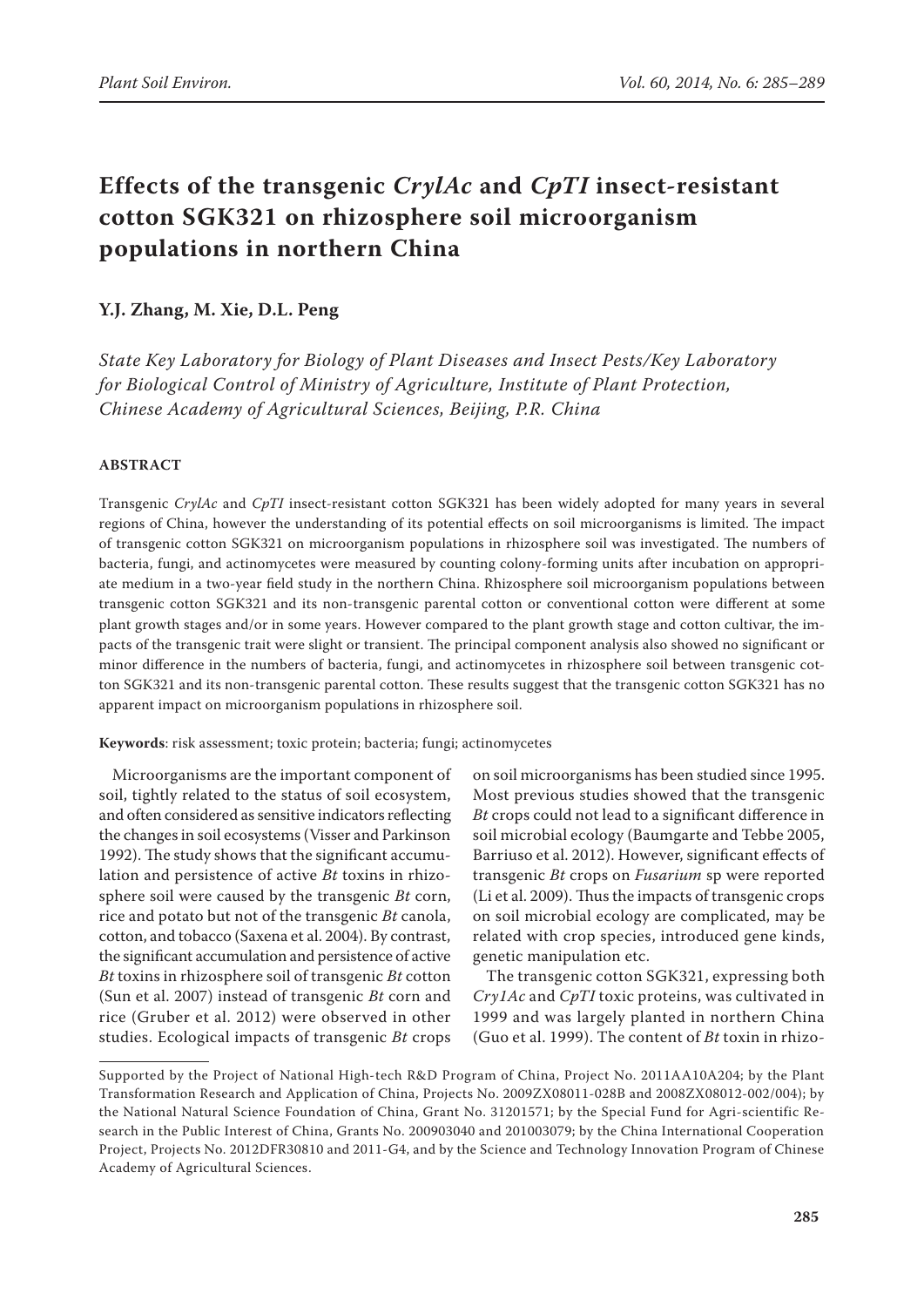sphere soil of SGK321 returned to the level of its non-transgenic parental cultivar with the senescence of cotton (Rui 2005). The cultivation of the transgenic cotton SGK321 may not affect the numbers of nitrogen-fixing, organic phosphate-dissolving, inorganic phosphate-dissolving, and potassium-dissolving bacteria (Hu et al. 2009). The understanding of impacts of the transgenic cotton SGK321 on soil microorganisms is limited. In this study, we evaluate in field the effects of the transgenic cotton SGK321 on three kinds of soil microorganisms (bacteria, fungi and actinomycetes) over a period of two years in northern China. We aimed to reveal whether or to what extent the transgenic cotton SGK321 influences the soil microbial populations, and to provide some information on the risk assessment of the transgenic cotton SGK321.

#### **MATERIAL AND METHODS**

**Plant materials**. We used the transgenic cotton cv. SGK321 (that contains both *Cry1A* and *CpTI* gene), its non-transgenic parental cotton cv. Shiyuan 321, and the conventional cotton cv. Simian 3. All cotton seeds were provided by the Institute of Plant Protection, Chinese Academy of Agricultural Sciences.

**Field design and sampling**. Field trials were conducted on the experimental farm of the Institute of Plant Protection of the Chinese Academy of Agricultural Sciences, located at the Cuizhuang town (39°30'N, 116°36'E), Langfang, Hebei province, China, in 2010–2011. The cotton plants were grown in a randomized block design consisting of

triplicate plots (each plot 6 m  $\times$  10 m) per cultivar. Cotton was maintained in accordance with typical agronomic practices in northern China. Sampling was carried out at six developmental stages of the plants each year from 2010 to 2011, namely BBCH 31 (seedling); BBCH 55 (budding); BBCH 65 (full flowering); BBCH 75 (bolling); BBCH 85 (boll opening) and BBCH 99 (senescence), as described by Munger et al. (1998). The rhizosphere soil was defined as the soil still attached to the roots after uprooting the plant and shaking it by hand (Brusetti et al. 2005). For each sampling, rhizosphere soils from five *ad hoc* selected plants per plot were mixed and used as a composite rhizosphere soil samples. Plant and root residues were removed from soil samples with forceps, followed by sieving (2-mm mesh size). Soil samples were stored at 4°C for no longer than one week before the analysis.

**Quantification of bacteria, fungi, and actinomycetes**. Bacteria, fungi and actinomycetes were enumerated using a 10-fold dilution plate technique. Ten grams of homogenized soil from each sample were suspended in 100 mL sterile water, shaken for 30 min at 220 rpm, and 10-fold serially diluted. The colony forming units (CFU) of bacteria, fungi, and actinomycetes in each sample were determined by spreading 100 μL of the diluted sample on appropriate culture media in Petri plates, with five replicate plates per dilution. The following media were used to assay for different microorganism types (Shen et al. 2004): bacteria (NB agar: 10.0 g peptone, 3.0 g beef extract, 5.0 g NaCl, 15 g agar, 1000 mL distilled water, pH 7.0–7.2); fungi (Martin's Rose Bengal streptomycin agar: 10.0 g glucose, 5.0 g peptone, 1.0 g KH<sub>2</sub>PO<sub>4</sub>,



Figure 1. The number of bacteria from rhizosphere soil of transgenic cotton SGK 321, its non-transgenic parental cv. Shiyuan 321 and conventional cv. Simian 3 at different stages in 2010 (a) and 2011 (b) in the field. Significant differences between plant cultivars or plant growth stages are indicated by different lowercase or uppercase letters above bars (*LSD*, *P* < 0.05)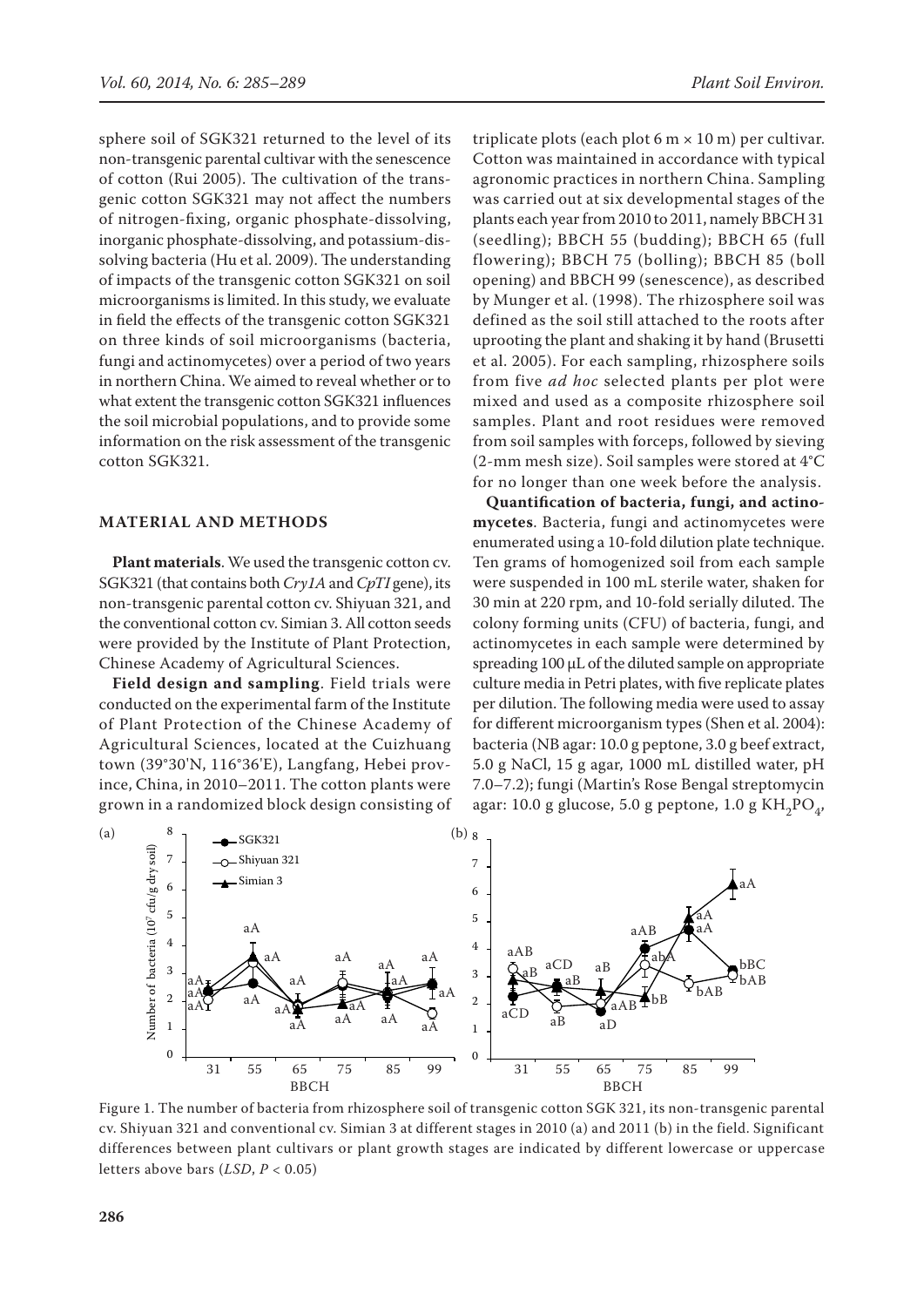

Figure 2. The number of fungi from rhizosphere soil of transgenic cotton SGK321, its non-transgenic parental cv. Shiyuan 321 and conventional cv. Simian 3 at different stages in 2010 (a) and 2011 (b) in the field. For explanations see Figure 1

0.5 g MgSO<sub>4</sub>.7 H<sub>2</sub>O, 33 mg Rose Bengal, 1000 mL distilled water, and 3.0 mL 1% streptomycin added immediately before use); actinomycetes (Gauze No. 1 agar: 20.0 g soluble starch,  $1.0$  g KNO<sub>3</sub>,  $0.5$  g K<sub>2</sub>HPO<sub>4</sub>,  $0.5$  g MgSO<sub>4</sub>·7 H<sub>2</sub>O,  $0.5$  g NaCl,  $0.01$  g FeSO<sub>4</sub>·7 H<sub>2</sub>O, 1000 mL distilled water, and 3.3 mL 3% potassium dichromate added immediately before use). Plates were incubated at 30°C for 3 days for the assay of bacteria, 25°C for 5 days for fungi, and 30°C for 7 days for actinomycetes. Colonies were counted visually and expressed as CFU/g dry soil. All the results are expressed on the basis of oven-dried soil.

**Data analysis**. The number of bacteria, fungi and actinomycetes were expressed as the means ± standard deviation. The statistical differences among data were determined by the Fisher's least significant difference (*LSD*) test at the 5% significance level. The principal component analysis (PCA) for effects of the cultivar or growth stage on microbial populations were conducted. All statistical analyses were performed with SPSS 19.0 (SPSS Inc., Chicago, USA).

#### **RESULTS AND DISCUSSION**

The numbers of bacteria, fungi and actinomycetes in rhizosphere soil from the same cotton were significantly different among different growth stages in both 2010 and 2011 (Figures 1–3). PCA analyses revealed that the plant growth stage was the strongest explanatory factor for differences in the numbers of microorganisms in rhizosphere soil (Figure 4). Cotton cultivar also had significant contribution to explanation of differences in the numbers of microorganisms in rhizosphere soil (Figure 4). However there were no significant differences in the numbers of microorganisms in rhizosphere soil between the transgenic cotton SGK321, with two exceptions (bacteria at BBCH 85 in 2011 and actinomycetes at BBCH 31 in 2010) (Figures 1–3). Data analyses of ANOVAs showed that both PC1 and PC2 score of the transgenic cotton SGK321 were significantly different from its non-transgenic parental cotton at some growth stage and/or in some year (Figure 4).



BBCH<br>Figure 3. The number of actinomycetes from rhizosphere soil of transgenic cotton SGK321, its non-transgenic parental cv. Shiyuan 321 and conventional cv. Simian 3 at different stages in 2010 (a) and 2011 (b) in the field. For explanations see Figure 1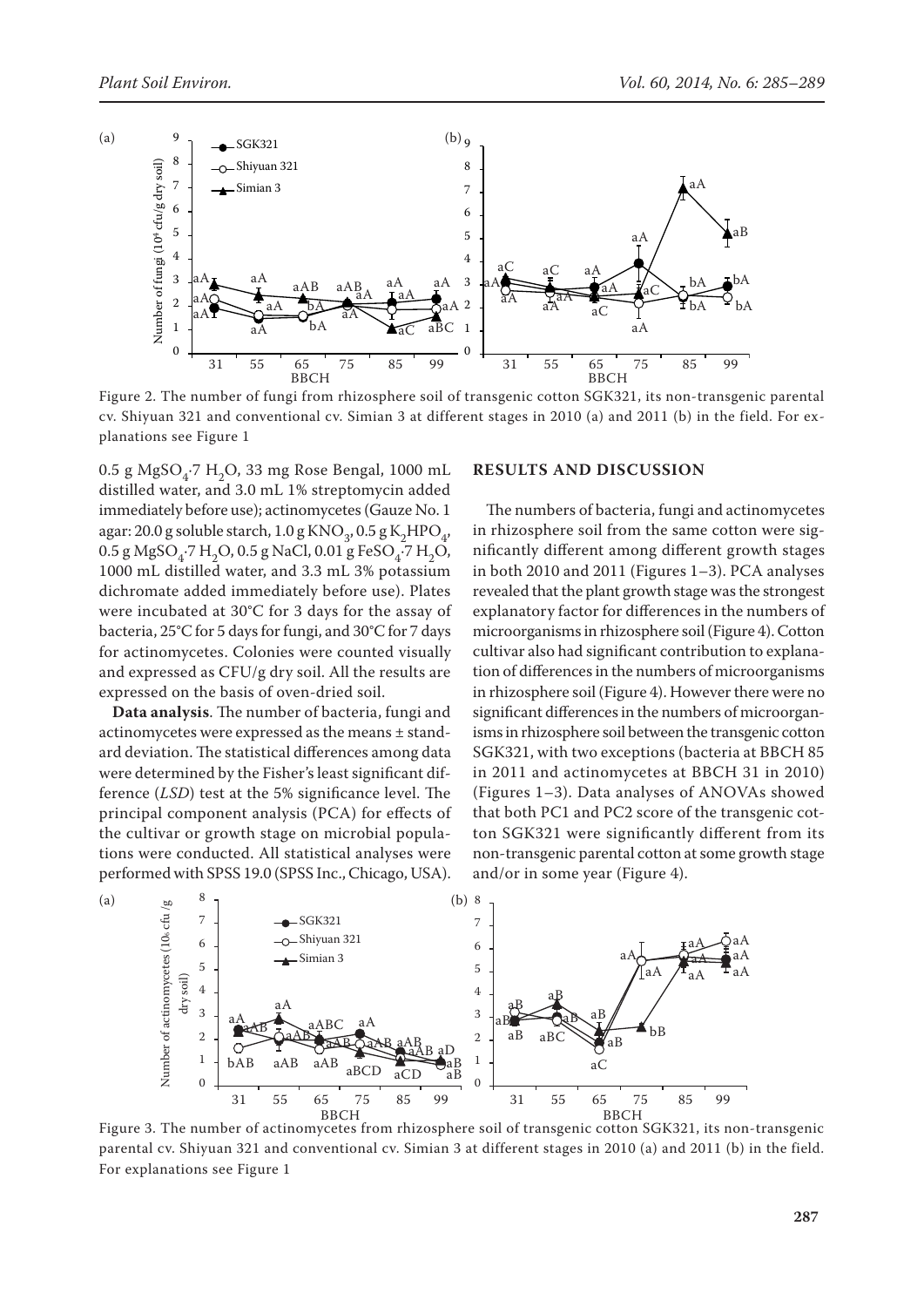Most studies proved that transgenic *Bt* crops had no significant effects on soil microbial populations, or only had the transient effects (Donegan et al. 1995, Saxena et al. 2002, Li et al. 2011). Monogene transgenic cotton cultivars were used in previous researches, while our tested transgenic cotton cv. SGK321 carries double toxic genes. The present study showed significant seasonal and developmental variations in rhizosphere soil microorganism populations. The significant differences of microorganism populations in rhizosphere soil between SGK321 and its parent were transient. Those were in accordance with not only previous studies showing that the transgenic trait had no significant or minor effects on microorganism populations in rhizosphere soil (Saxena et al. 2002, Li et al. 2011), but also a recent report that the tissues of transgenic cotton SGK321 have no apparent impact on soil microorganisms associated with residue decomposition (Hu et al. 2013). These results indicated that the species and number of introduced genes may not always lead to a significant change of microbial populations in rhizosphere soil of transgenic crops.

Although the experimental methods or technologies were discriminated, most of researches had revealed no or minor effect of *Bt* traits on soil microbial communities (Zhang et al. 2013). The *Bt* cotton had no significant effect on the richness and diversity of soil microbial community compared to near-isogenic non-*Bt* cotton using the biolog system (Shen et al. 2006). The variations detected in the rhizobacterial community structure were possibly due to climatic factors rather than to the presence of the *Bt* gene and no variation was observed in the diversity between non-*Bt* and *Bt* maize utilizing the next generation sequence (Barriuso et al. 2012). No significant difference between *Bt* cottons and their non-transgenic parents in rhizosphere soil bacterial communities was detected as determined by DGGE at the same growth stage in the same province (Na et al. 2011).

In conclusion, the differences of bacterial, fungal and actinomycete populations in rhizosphere



Figure 4. Principal component analysis of microorganism populations from rhizosphere soil of the transgenic cotton SGK321, its non-transgenic parental cotton cv. Shiyuan 321 and conventional cotton cv. Simian 3 at different stages in 2010 (a) and 2011 (b) in the field. Pre-cropping samples are used as control. The level of variation explained by each principal component is indicated in parentheses